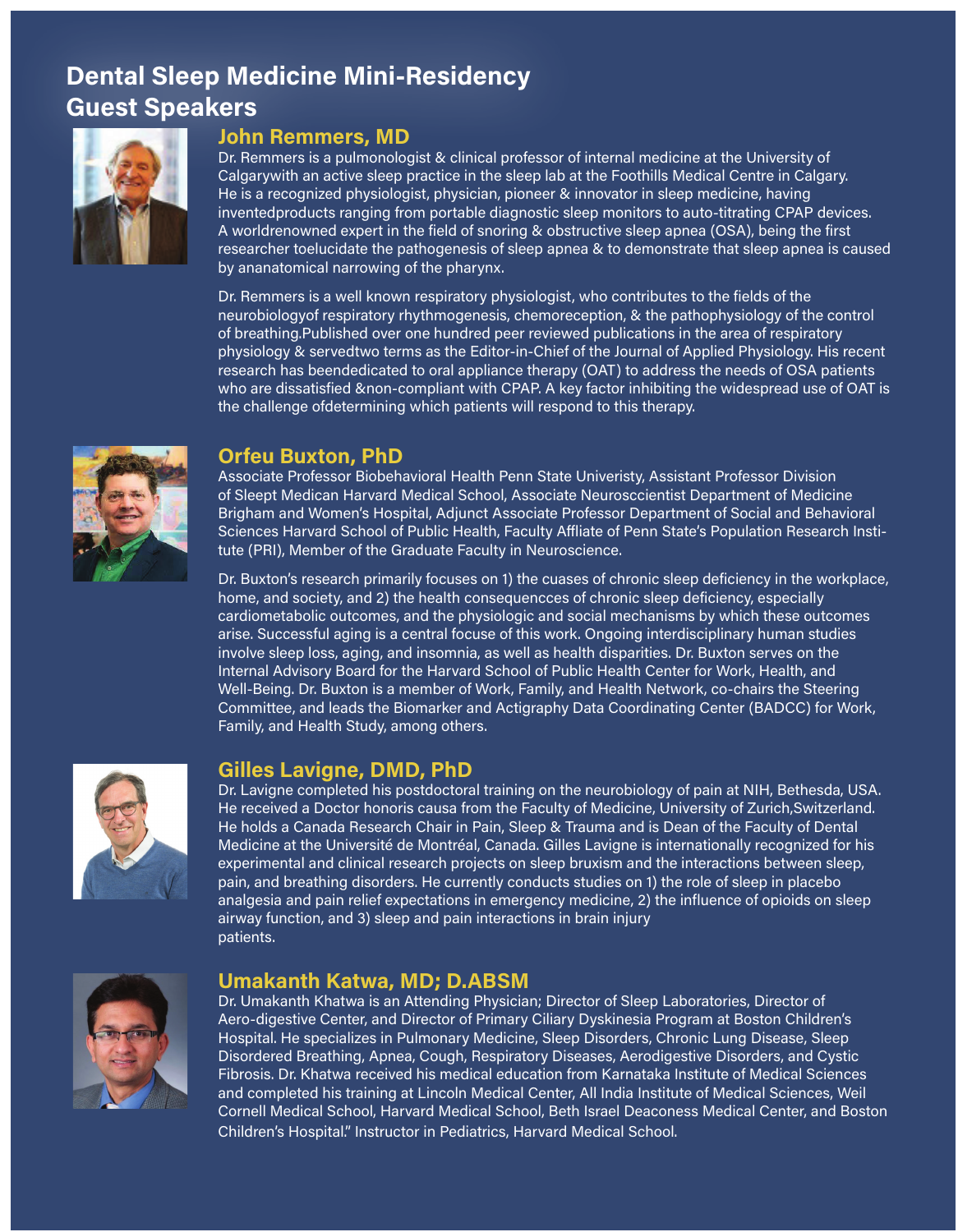# Dental Sleep Medicine Mini-Residency Guest Speakers



## Audrey Yoon, DDS, MS

Dr. Yoon completed her dual-specialty orthodontic and pediatric dentistry residency at the University of California at Los Angeles (UCLA). She also earned her Doctor of Dental Surgery and Master of Science degree with honors at UCLA. Dr. Yoon's field of expertise includes the effective utilization of orthodontic Temporary Anchorage Device (TAD) to minimize orthognathic surgery and maximize esthetic successful outcomes. Dr. Yoon is a collaborative team member of the Stanford Medical Center sleep apnea research and has developed pioneering distraction osteogenesis technique for the treatment of obstructive sleep apnea. Their most recent publication is 'Distraction Osteogenesis Maxillary Expansion (DOME) for Adult Obstructive Sleep Apnea Patients with High Arched Palate.'



## Greg Essick, DDS, PHD; D. ABDSM

Dr. Greg Essick is Professor in the Department of Prosthodontics and in the Center for Pain Research and Innovation at the University of North Carolina at Chapel Hill. He completed his D.D.S and his Ph.D. training in neurophysiology at the University and post-doctoral work at the Salk Institute, La Jolla, California. Dr. Essick's NIH-supported research includes studies of chronic orofacial pain and of trigeminal nerve injury. His recent research pertains to the associations between obstructive sleep apnea and temporomandibular disorders (TMD), and periodontitis. He authors or co-authors more than 100 journal articles and book chapters. His faculty practice focuses on dental sleep medicine, which he is implementing into the curriculum at the UNC School of Dentistry.



#### Fernanda Almeida, DDS, PHD; D. ABDSM

Dr. Almeida s an assistant professor at the University of British Columbia (UBC), Dr. Almeida received her Doctor of Dental Surgery degree from the University of Sao Paulo, Brazil, and her Master of Science from the Federal University of Sao Paulo, Brazil. She is an alumna of UBC, where she completed her Doctor of Philosophy (Dental Sciences). Dr. Almeida has been involved in oral appliance research and the treatment of patients with obstructive sleep apnea since 1996, and her research is focused on oral appliance side effects, compliance, titration modalities, imaging and treatment outcome. With other UBC Dentistry faculty, Almeida has designed an interdisciplinary program in dental sleep medicine for the clinical specialty graduate programs in orthodontics and pediatric dentistry. She is also a member of the executive board and research chair of the American Academy of Dental Sleep Medicine.



## Scott Sands, Ph.D

Assistant Professor of Medicine, Harvard Medical School. He has a unique combination of experience in 1) mechanistic physiology trails in patients with sleep apnea (e.g. supplemental oxygen, respiratory stimulation with acetazolamide, oral appliaces, atomosetine.oxybutynin). 2) deep phenotyping physiology studies to understand the mechanisms of sleep apnea (involving esophageal catheters, intramuscular electrodes, specialized manipulation with continuous positive airway pressure). and 3) development of novel engineering-based methods to non-invasively estimate the causes of sleep apnea and predict responses to therapies.

He has taught deep phenotyping methods to investigators (physicans and PhDs) locally, nationally and internationally. His non-invasive methods of estimating the causes of sleep apnea from routine sleep studdies are being applied to translational research studies internationally.